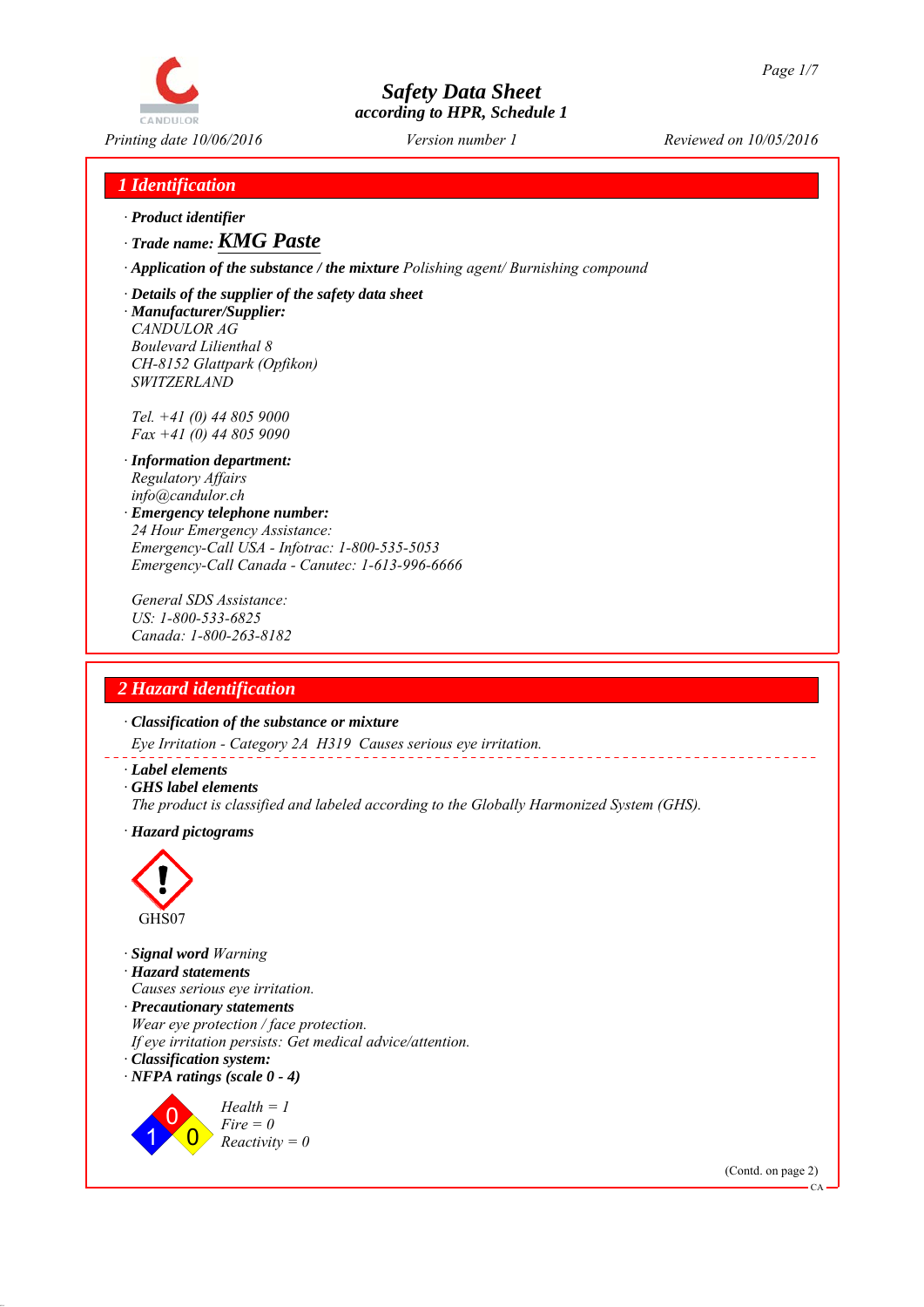*Printing date 10/06/2016 Reviewed on 10/05/2016 Version number 1*

*Trade name: KMG Paste*

(Contd. of page 1)

*CAS: 64742-48-9 Naphtha (petroleum), hydrotreated heavy 25-30% w/w*

### *∙ HMIS-ratings (scale 0 - 4)*

**HEALTH**  FIRE  $\boxed{\text{REACTIVITY} \boxed{0}}$  Reactivity = 0 1 *Health = 1* 0 *Fire = 0*

## *3 Composition/Information on ingredients*

*∙ Chemical characterization: Mixtures*

*∙ Description: Mixture of the substances listed below with nonhazardous additions.*

### *∙ Dangerous components:*

|                                 | CAS: 64742-48-9 Naphtha (petroleum), hydrotreated heavy | 25-30% w/y         |
|---------------------------------|---------------------------------------------------------|--------------------|
| $CAS: 544-60-5$   Ammoniumoleat |                                                         | $\langle 10\% w/w$ |

### *4 First aid measures*

#### *∙ Description of first aid measures*

*∙ After inhalation:*

*Supply fresh air; consult doctor in case of complaints.*

*In case of unconsciousness place patient stably in side position for transportation.*

- *∙ After skin contact: Immediately wash with water and soap and rinse thoroughly.*
- *∙ After eye contact: Rinse opened eye for several minutes under running water. Then consult a doctor.*
- *∙ After swallowing:*

*Rinse out mouth and then drink plenty of water.*

*Do not induce vomiting; immediately call for medical help.*

*∙ Information for doctor:*

*∙ Most important symptoms and effects, both acute and delayed No further relevant information available.*

- *∙ Indication of any immediate medical attention and special treatment needed*
- *If swallowed or in case of vomiting, danger of entering the lungs.*

## *5 Firefighting measures*

- *∙ Extinguishing media*
- *∙ Suitable extinguishing agents:*
- *CO2, extinguishing powder or water spray. Fight larger fires with water spray or alcohol resistant foam.*
- *∙ For safety reasons unsuitable extinguishing agents: Water with full jet*
- *∙ Special hazards arising from the substance or mixture*
- *During heating or in case of fire poisonous gases are produced.*
- *∙ Advice for firefighters*
- *∙ Protective equipment:*

*Do not inhale explosion gases or combustion gases.*

*Wear self-contained respiratory protective device.*

## *6 Accidental release measures*

*∙ Personal precautions, protective equipment and emergency procedures*

*Wear protective clothing.*

*Ensure adequate ventilation*

*Particular danger of slipping on leaked/spilled product.*

*∙ Environmental precautions: Do not allow to enter sewers/ surface or ground water.*

(Contd. on page 3)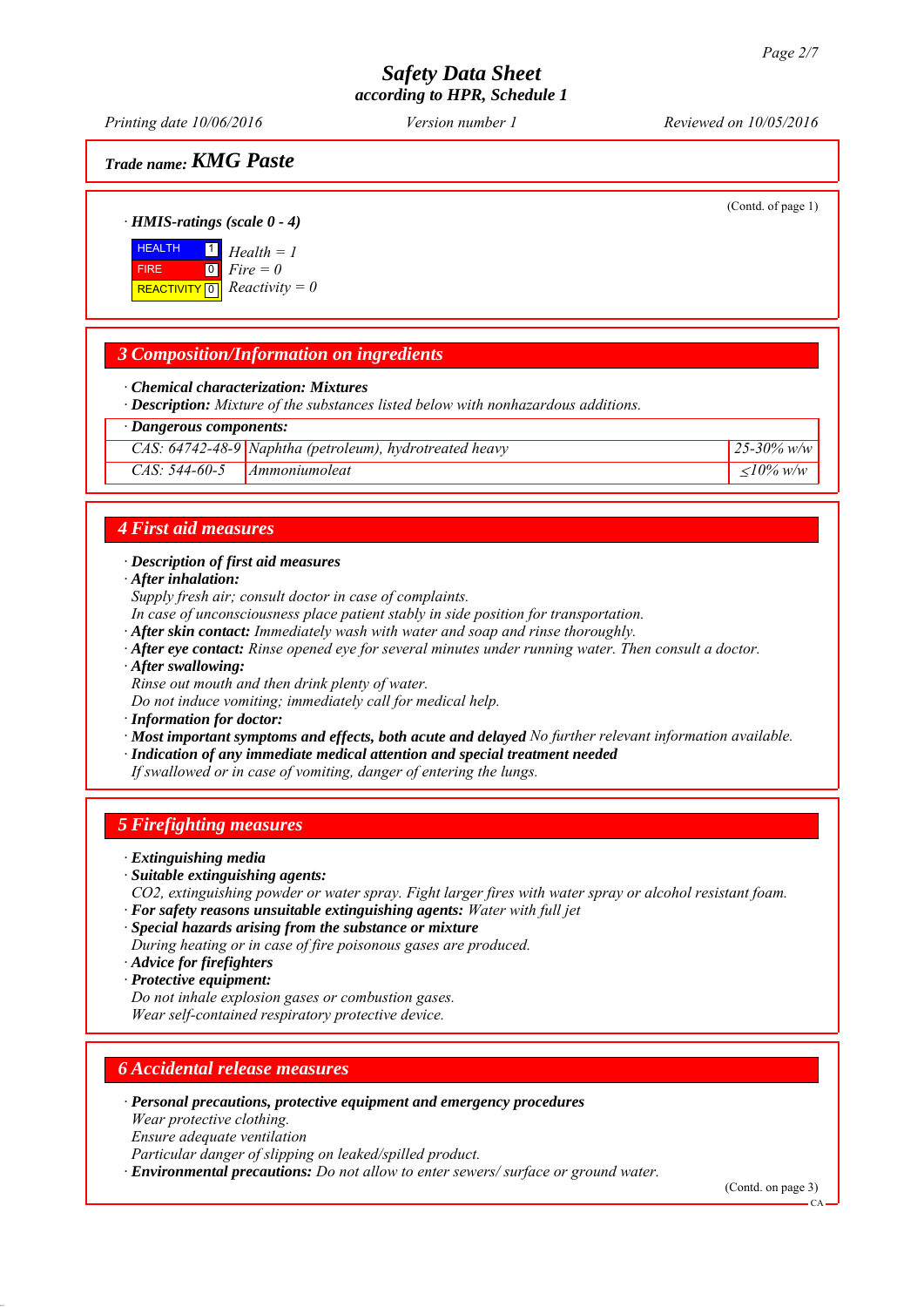*Printing date 10/06/2016 Reviewed on 10/05/2016 Version number 1*

## *Trade name: KMG Paste*

(Contd. of page 2)

#### *∙ Methods and material for containment and cleaning up:*

*Ensure adequate ventilation.*

*Absorb with liquid-binding material (sand, diatomite, acid binders, universal binders, sawdust). Dispose contaminated material as waste according to item 13.*

#### *∙ Reference to other sections*

*See Section 7 for information on safe handling.*

*See Section 8 for information on personal protection equipment.*

*See Section 13 for disposal information.*

### *7 Handling and storage*

*∙ Handling:*

*∙ Precautions for safe handling Only adequately trained personnel should handle this product. For use in dentistry only.*

*∙ Information about protection against explosions and fires: No special measures required.*

*∙ Conditions for safe storage, including any incompatibilities*

*∙ Storage:*

- *∙ Requirements to be met by storerooms and receptacles: Store only in the original receptacle.*
- *∙ Information about storage in one common storage facility: Store away from oxidizing agents.*
- *∙ Further information about storage conditions: Store in dry conditions. Protect from frost.*
- *∙ Specific end use(s) No further relevant information available.*

## *8 Exposure controls/ Personal protection*

*∙ Additional information about design of technical systems: No further data; see item 7.*

*∙ Control parameters*

*∙ Components with limit values that require monitoring at the workplace:*

*The product does not contain any relevant quantities of materials with critical values that have to be monitored at the workplace.*

*∙ Additional information: The lists that were valid during the creation were used as basis.*

*∙ Exposure controls*

- *∙ Personal protective equipment:*
- *∙ General protective and hygienic measures:*

*Usual hygienic measures for dental practice and dental laboratories.*

*Keep away from foodstuffs, beverages and feed.*

*Wash hands before breaks and at the end of work.*

*Avoid contact with the eyes and skin.*

*∙ Breathing equipment:*

*In case of brief exposure or low pollution use respiratory filter device. In case of intensive or longer exposure use respiratory protective device that is independent of circulating air. ∙ Protection of hands:*



*Protective gloves*

*The glove material has to be impermeable and resistant to the product/ the substance/ the preparation. Due to missing tests no recommendation to the glove material can be given for the product/ the preparation/ the chemical mixture.*

(Contd. on page 4)

CA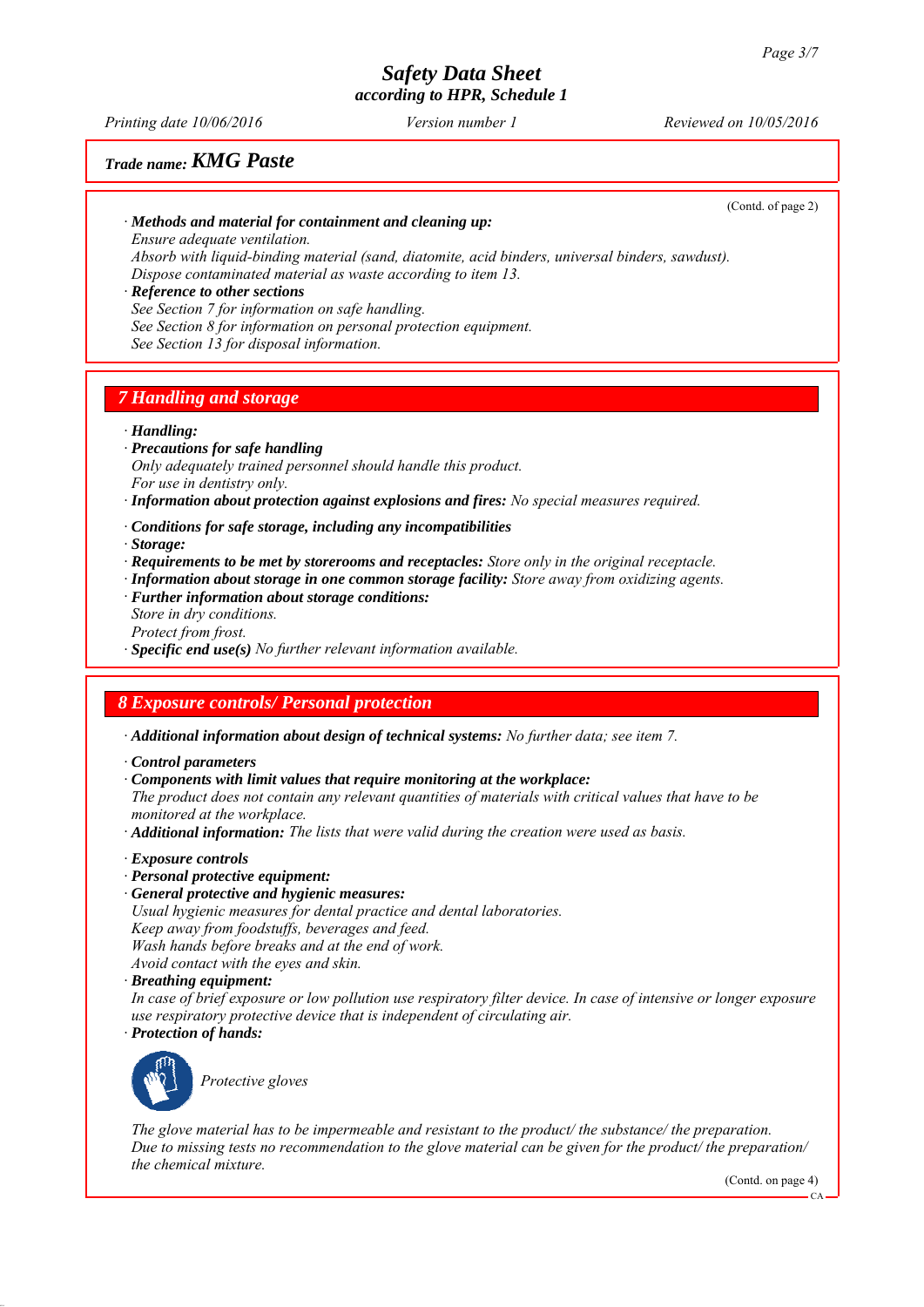*Printing date 10/06/2016 Reviewed on 10/05/2016 Version number 1*

# *Trade name: KMG Paste*

(Contd. of page 3)

*Selection of the glove material on consideration of the penetration times, rates of diffusion and the degradation*

*After use of gloves apply skin-cleaning agents and skin cosmetics.*

*∙ Material of gloves Nitrile rubber, NBR*

*The selection of the suitable gloves does not only depend on the material, but also on further marks of quality and varies from manufacturer to manufacturer. As the product is a preparation of several substances, the resistance of the glove material can not be calculated in advance and has therefore to be checked prior to the application.*

#### *∙ Penetration time of glove material*

*The exact break through time has to be found out by the manufacturer of the protective gloves and has to be observed.*

*∙ Eye protection:*



*Tightly sealed goggles*

## *9 Physical and chemical properties*

| · Information on basic physical and chemical properties |                                               |
|---------------------------------------------------------|-----------------------------------------------|
| <b>General Information</b><br>$\cdot$ Appearance:       |                                               |
| Form:                                                   | Pasty                                         |
| Color:                                                  | Pink                                          |
| $\cdot$ Odor:                                           | Like ammoniac                                 |
| $\cdot$ Odor threshold:                                 | Not determined.                               |
| $\cdot$ pH-value at 20 $\textdegree$ C:                 | $9.5 - 11.4$                                  |
| Change in condition                                     |                                               |
| <b>Melting point/Melting range:</b>                     | Undetermined.                                 |
| <b>Boiling point/Boiling range:</b>                     | >100 °C                                       |
| · Flash point:                                          | Not applicable.                               |
| · Flammability (solid, gaseous):                        | Not applicable.                               |
| · Ignition temperature:                                 |                                               |
| <b>Decomposition temperature:</b>                       | Not determined.                               |
| · Auto igniting:                                        | Product is not selfigniting.                  |
| · Danger of explosion:                                  | Product does not present an explosion hazard. |
| · Explosion limits:                                     |                                               |
| Lower:                                                  | Not determined.                               |
| <b>Upper:</b>                                           | Not determined.                               |
| $\cdot$ Vapor pressure:                                 | Not applicable.                               |
| $\cdot$ Density at 20 $\cdot$ C:                        | $1.13 - 1.17$ g/cm <sup>3</sup>               |
| $\cdot$ Relative density                                | Not determined.                               |
| · Vapor density                                         | Not applicable.                               |
| $\cdot$ Evaporation rate                                | Not applicable.                               |
| · Solubility in / Miscibility with                      |                                               |
| Water:                                                  | Dispersible.                                  |
|                                                         | (Contd. on page 5)                            |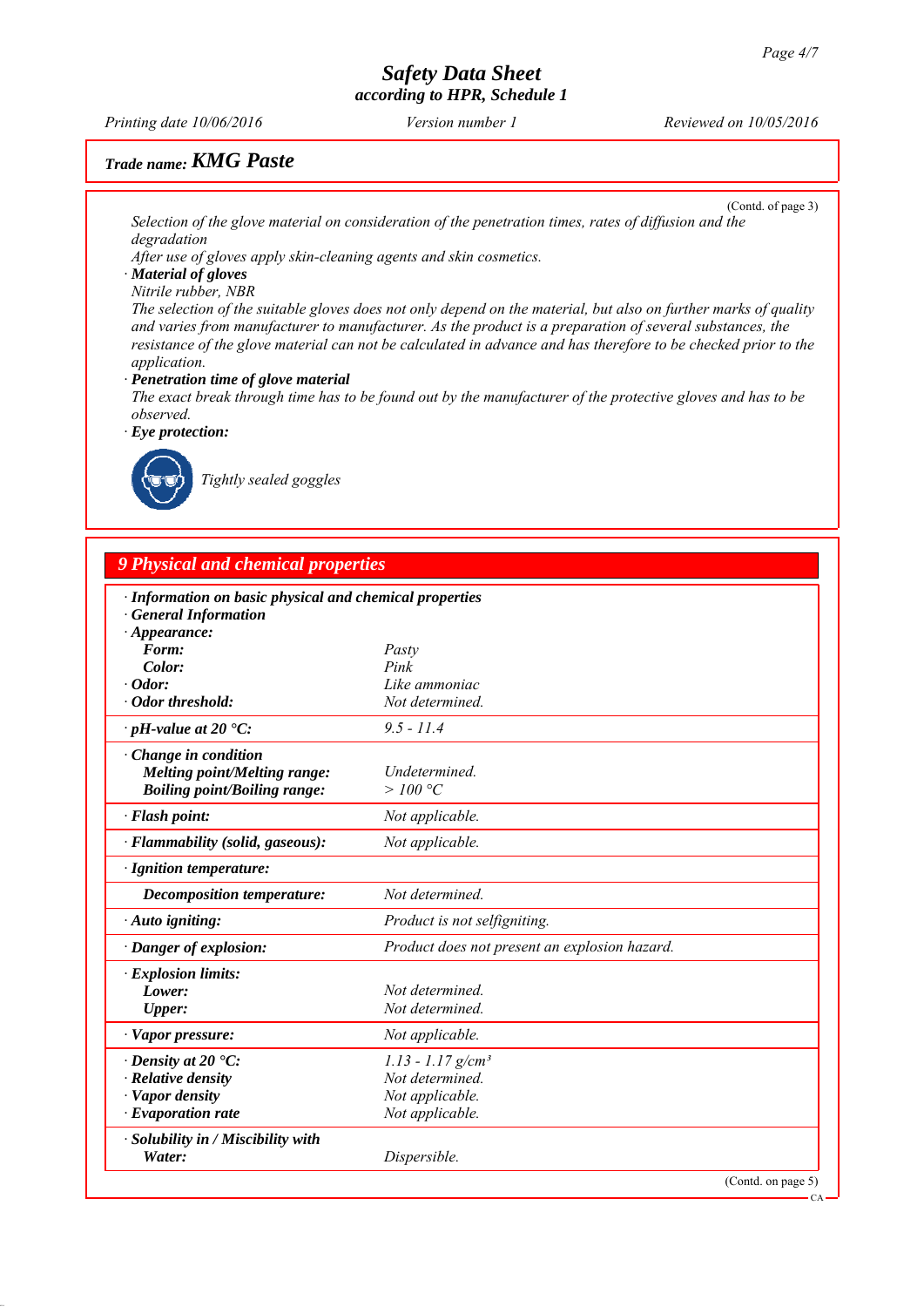*Printing date 10/06/2016 Reviewed on 10/05/2016 Version number 1*

(Contd. of page 4)

## *Trade name: KMG Paste*

*∙ Partition coefficient (n-octanol/water): Not determined.*

*∙ Viscosity:*

*Dynamic: Not applicable. Kinematic: Not applicable. ∙ Other information No further relevant information available.*

## *10 Stability and reactivity*

*∙ Reactivity No further relevant information available.*

- *∙ Chemical stability Stable under normal handling and storage conditions.*
- *∙ Thermal decomposition / conditions to be avoided: No decomposition if used according to specifications.*
- *∙ Possibility of hazardous reactions Reacts with strong acids and oxidizing agents.*
- *∙ Conditions to avoid No further relevant information available.*
- *∙ Incompatible materials: No further relevant information available.*
- *∙ Hazardous decomposition products: None under normal conditions of storage and use.*

## *11 Toxicological information*

*∙ Information on toxicological effects*

*∙ Acute toxicity:*

- *∙ on the skin: No irritant effect.*
- *∙ on the eye: Irritating effect.*
- *∙ Sensitization: No sensitizing effects known.*
- *∙ Additional toxicological information: No further relevant information available.*

*∙ Carcinogenic categories*

*∙ IARC (International Agency for Research on Cancer)*

*CAS: 8008-20-6 Kerosine (petroleum) 2B*

*∙ NTP (National Toxicology Program)*

*None of the ingredients is listed.*

## *12 Ecological information*

*∙ Toxicity*

- *∙ Aquatic toxicity: No further relevant information available.*
- *∙ Persistence and degradability No further relevant information available.*

*∙ Behavior in environmental systems:*

- *∙ Bioaccumulative potential No further relevant information available.*
- *∙ Mobility in soil No further relevant information available.*
- *∙ Additional ecological information:*

*∙ General notes:*

*Rinse off of bigger amounts into drains or the aquatic environment may lead to increased pH-values. A high pH-value harms aquatic organisms. In the dilution of the use-level the pH-value is considerably reduced, so that after the use of the product the aqueous waste, emptied into drains, is only low water-dangerous. Water hazard class 1 (Self-assessment): slightly hazardous for water*

*Do not allow undiluted product or large quantities of it to reach ground water, water course or sewage system.*

- *∙ Results of PBT and vPvB assessment*
- *∙ PBT: Not applicable.*

*∙ vPvB: Not applicable.*

(Contd. on page 6)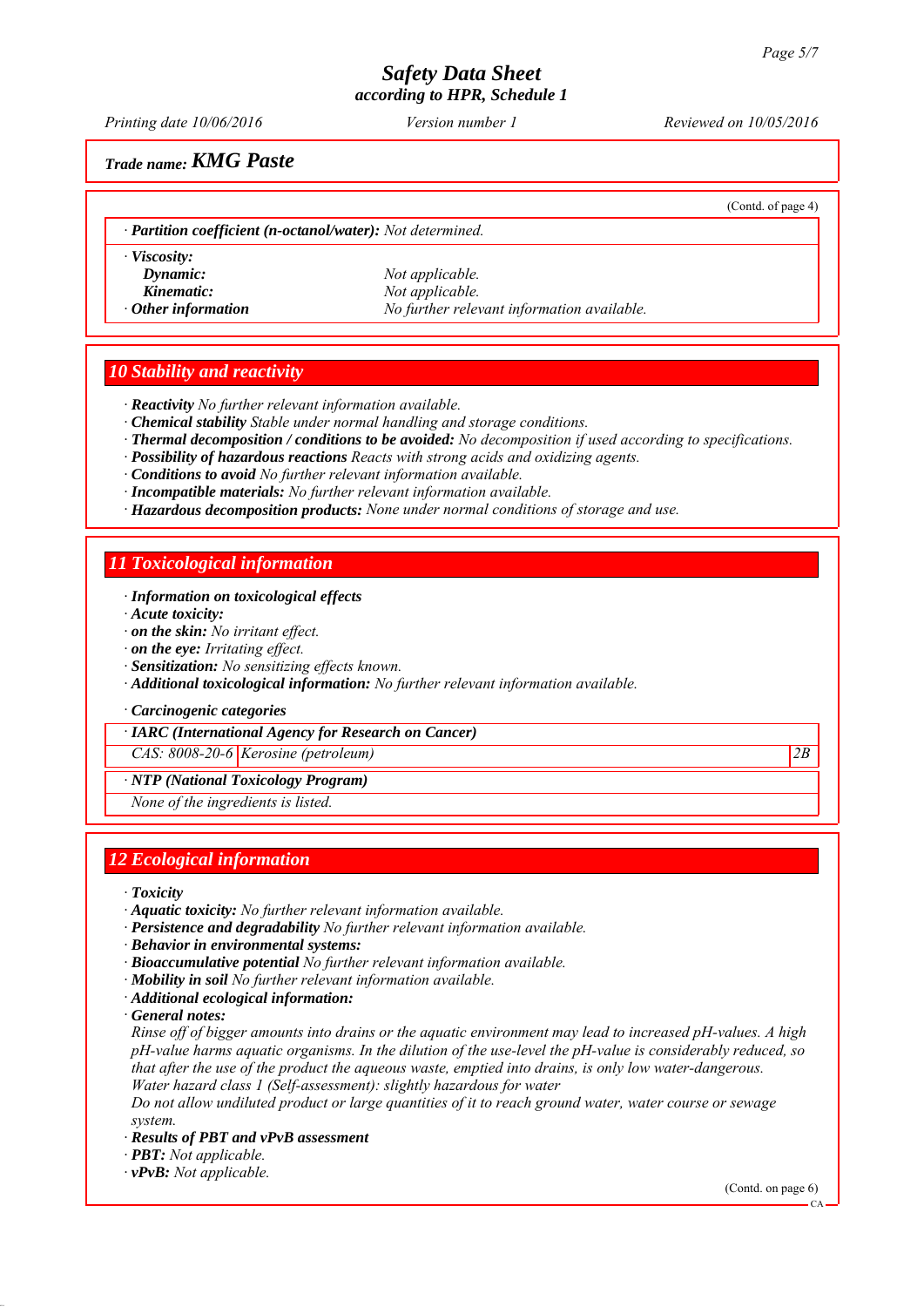*Printing date 10/06/2016 Reviewed on 10/05/2016 Version number 1*

*Trade name: KMG Paste*

(Contd. of page 5)

*∙ Other adverse effects No further relevant information available.*

## *13 Disposal considerations*

*∙ Waste treatment methods ∙ Recommendation: Take to an approved landfill or a waste incineration plant, under conditions approved by the local authority.*

*∙ Uncleaned packagings:*

*∙ Recommendation: Disposal must be made according to official regulations.*

| <b>14 Transport information</b>                                                   |                                                                                      |
|-----------------------------------------------------------------------------------|--------------------------------------------------------------------------------------|
| $\cdot$ UN-Number<br>· DOT, TDG, ADN, IMDG, IATA                                  | Void                                                                                 |
| $\cdot$ UN proper shipping name<br>· DOT, TDG, ADN, IMDG, IATA                    | Void                                                                                 |
| $\cdot$ Transport hazard class(es)                                                |                                                                                      |
| · DOT, TDG, ADN, IMDG, IATA<br>· Class                                            | Void                                                                                 |
| · Packing group<br>· DOT, TDG, IMDG, IATA                                         | Void                                                                                 |
| $\cdot$ Environmental hazards:<br>$\cdot$ Marine pollutant:                       | No                                                                                   |
| <b>Special precautions for user</b>                                               | Not applicable.                                                                      |
| Transport in bulk according to Annex II of<br><b>MARPOL73/78 and the IBC Code</b> | Not applicable.                                                                      |
| · Transport/Additional information:                                               | Product is not classified as a dangerous good for transport<br>$(ADR, IMDG, IATA)$ . |
| · UN "Model Regulation":                                                          | Void                                                                                 |

## *15 Regulatory information*

*∙ Safety, health and environmental regulations/legislation specific for the substance or mixture*

*∙ Sara*

*∙ Section 355 (extremely hazardous substances):*

*None of the ingredients is listed.*

*∙ Section 313 (Specific toxic chemical listings):*

*CAS: 1336-21-6 ammonia*

*∙ TSCA (Toxic Substances Control Act):*

*All ingredients are listed.*

#### *∙ GHS label elements*

*The product is classified and labeled according to the Globally Harmonized System (GHS).*

(Contd. on page 7)

CA